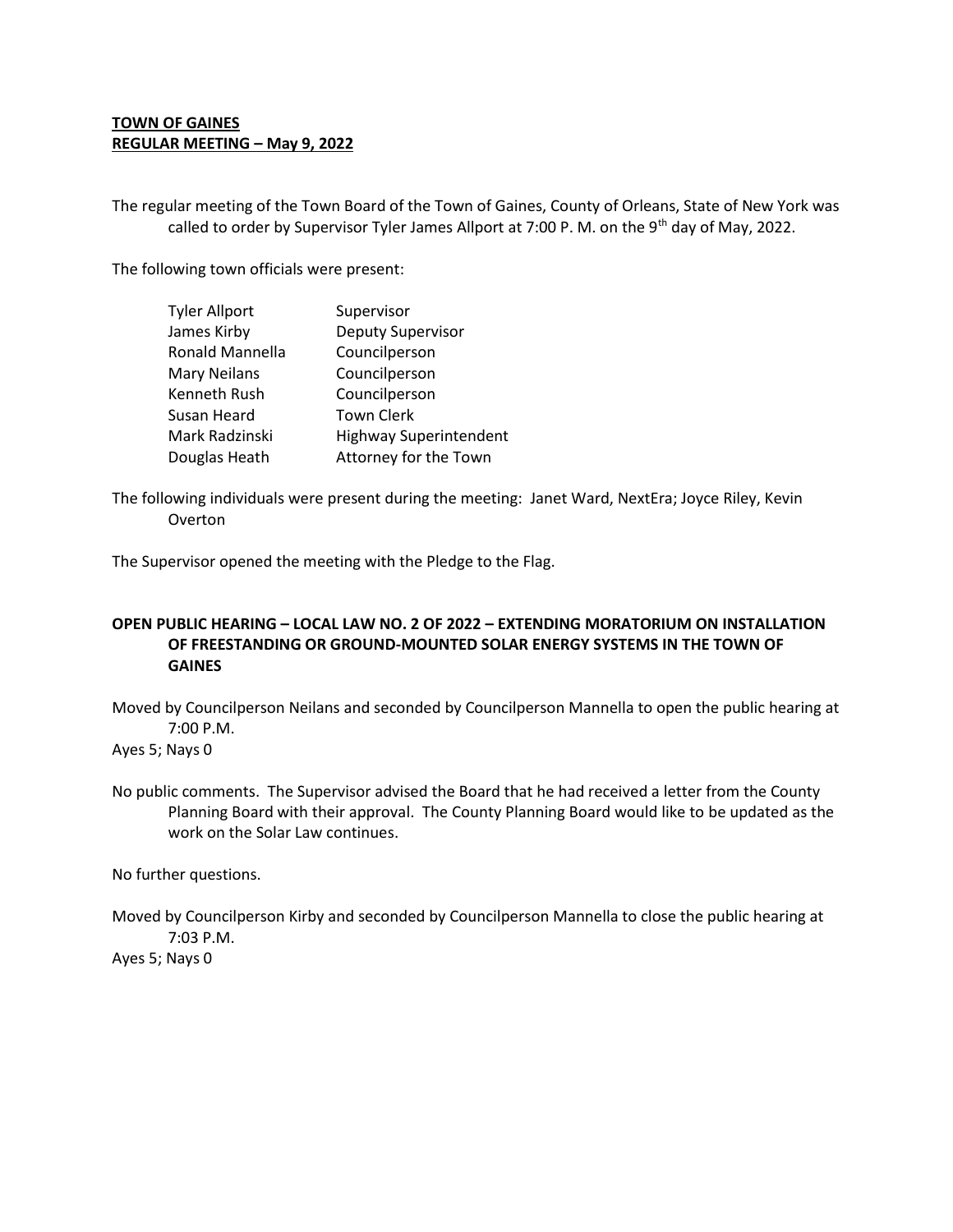## **RESOLUTION NO. 43 – 0522 ADOPTION OF LOCAL LAW NO. 2 OF THE YEAR 2022**

Councilperson Mannella moved the adoption of the following resolution; Councilperson Rush, seconded the motion;

WHEREAS, Local Law No. 2 of the Year 2022 of the Town of Gaines, Orleans County, New York, being a local law "Extending the Temporary Town-Wide Moratorium on the Installation of Freestanding or Ground-Mounted Solar Energy Systems in the Town of Gaines" was introduced and placed on the desks and the table of the members of the Town Board at least seven (7) days prior to final adoption, and

Be it enacted by the Town Board of the Town of Gaines, Orleans County, New York as follows:

### **LOCAL LAW NO. 2 OF THE YEAR 2022**

A Local Law entitled Local Law No. 2 of the Year 2022, Extending the Temporary Town-Wide Moratorium of the Installation of Freestanding or Ground-Mounted Solar Energy Systems.

BE IT ENACTED by the Town Board of the Town of Gaines as follows:

Section I: TITLE.

This Local Law shall be known and cited as Town of Gaines Local Law No. 2 of 2022 entitled "Extending the Temporary Town-Wide Moratorium on the Installation of Freestanding or Ground-Mounted Solar Energy Systems."

Section II: PURPOSE AND INTENT.

- A. It is the intention of the Town Board of the Town of Gaines in enacting this Local Law to temporarily suspend the installation of Freestanding or Ground-Mounted Solar Energy Systems; as defined in Section IV herein, by the imposition of a temporary moratorium on the issuance of permits and approvals for such installations for a period of six (6) months from the effective date of this Local Law. Provision is made in the Local Law to allow for extension of the six (6) month moratorium if necessary.
- B. The purpose of this temporary moratorium is to enable the Town of Gaines to temporarily halt the installation of Freestanding or Ground-Mounted Solar Energy Systems, for a reasonable period of time to enable the Town to adopt appropriate regulations of ground mounted solar panels which are not currently regulated in the Town of Gaines zoning and land use regulations, including but not limited to Local Law No. 1 of the Year 2019, entitled "Solar Energy Systems and Solar Energy Farm", and all subsequent amendments thereto.
- C. In recent years, the installation of solar energy systems on commercial and residential properties has become wide spread due to various tax incentives and leasing options, Solar panels are promoted by New York State and the Federal Government as sustainable energy sources that reduce dependence on fossil fuels.
- D. Solar panels have become, or will become, typical accessory uses for residential and commercial properties but they are not specifically regulated by the zoning and land use regulations in the Town of Gaines.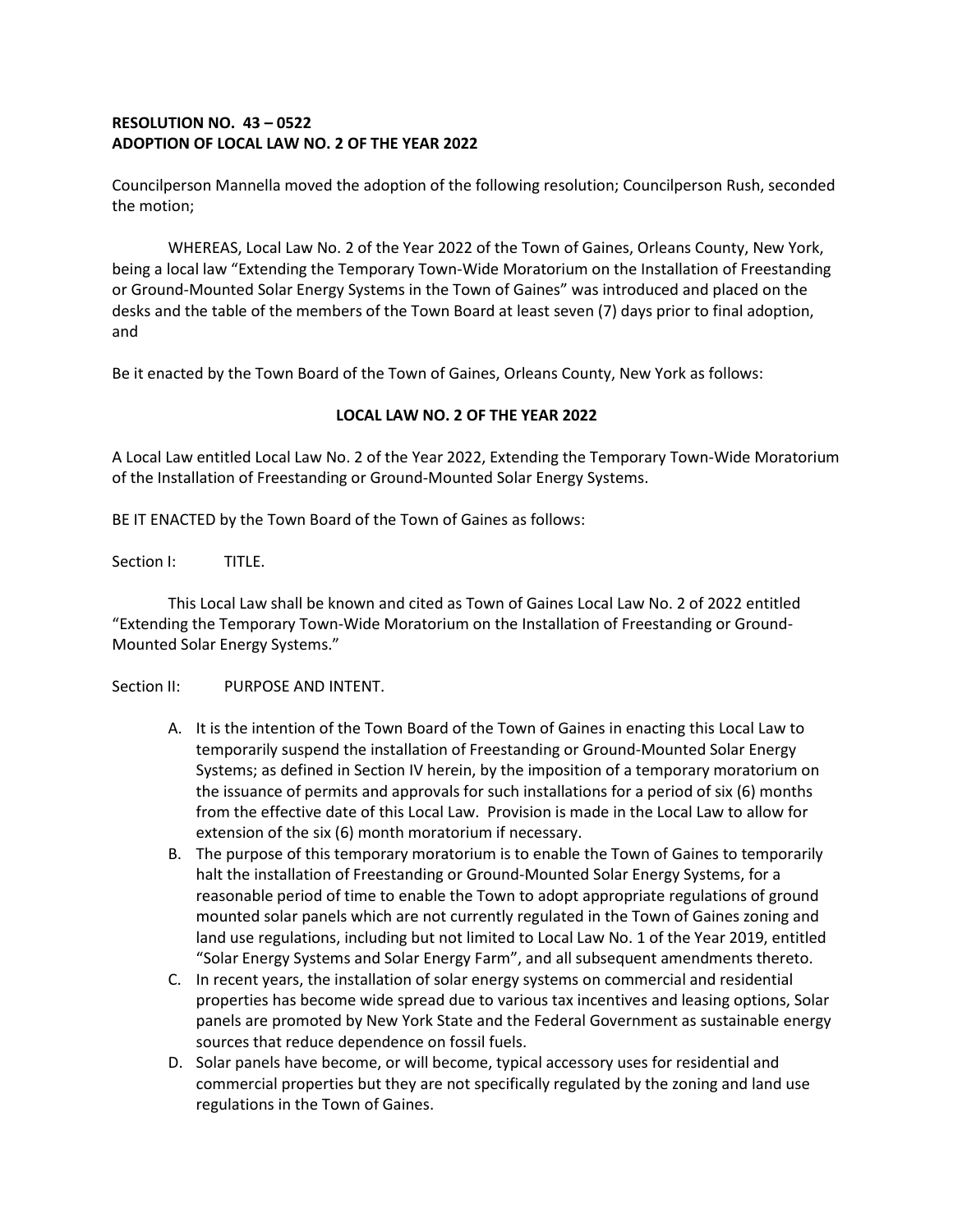- E. The Town of Gaines recognizes that solar panels have many benefits for the property owner and the community in general but wise regulation regarding the placement of ground mounted panels is required.
- F. The installation of solar energy systems, particularly Freestanding or Ground-Mounted Solar Energy Systems, has impacts on neighboring properties. Solar panels are not always visually compatible with their setting and they require the clearing of trees and structures to ensure that sunlight reaches to solar collectors.
- G. The temporary moratorium is being limited to Freestanding or Ground-Mounted Solar Energy Systems, because solar energy systems that are mounted on rooftops or existing buildings require less tree clearing and they can be more readily integrated into the existing structure.
- H. During the period of this temporary moratorium, the Town Board intends to suspend zoning and land use regulations in the Town of Gaines which conflict with the effect and intent of this Local Law.

### Section III: LEGISLATIVE FINDS OF FACT.

- A. The Town Board hereby finds that, pending completion of the necessary studies, meetings, hearings, environmental review and other actions necessary and incident to proper consideration and adoption of a Local Law regulating the installation of Freestanding or Ground-Mounted Solar Energy Systems, and any revisions and amendments of the zoning and land use regulations of the Town, reasonable measures must be taken to maintain the status quo in order to protect the public interest, to preserve and protect the aesthetic and visual resources of the property values within the Town of Gaines and ensure that future Freestanding or Ground-Mounted Solar Energy System installations will be consistent with these findings.
- B. The Town Board finds that it is in the long-term interest of the public and its welfare to prevent the premature and inappropriate installation of Freestanding or Ground-Mounted Solar Energy Systems that would cause impacts to aesthetic and visual resources and properties located with the Town of Gaines.
- C. The Town Board finds that the temporary moratorium should be limited to Freestanding or Ground-Mounted Solar Energy Systems, because solar energy systems that are mounted on rooftops of existing buildings require less tree clearing and site preparation and can be visually integrated more readily into the existing structure.

#### Section IV: DEFINITIONS.

A. FREESTANDING OR GROUND-MOUNTED SOLAR ENERGY SYSTEM.

Structures, facilities, systems and/or equipment, or any combination thereof, including, but not limited to, solar panels and the hardware with or on which such panels are mounted, the purpose of which is to collect, absorb, concentrate or direct solar energy, which structures, facilities, systems and/or equipment , or any combination thereof, are located, installed, constructed or developed on the ground of a parcel, or on a pad or base substantially on grade with the ground. Freestanding or Ground-Mounted Solar Energy Systems shall not include structures, facilities, systems and/or equipment, or any combination thereof that are located, installed, constructed or developed on or above the roof of an existing improvement.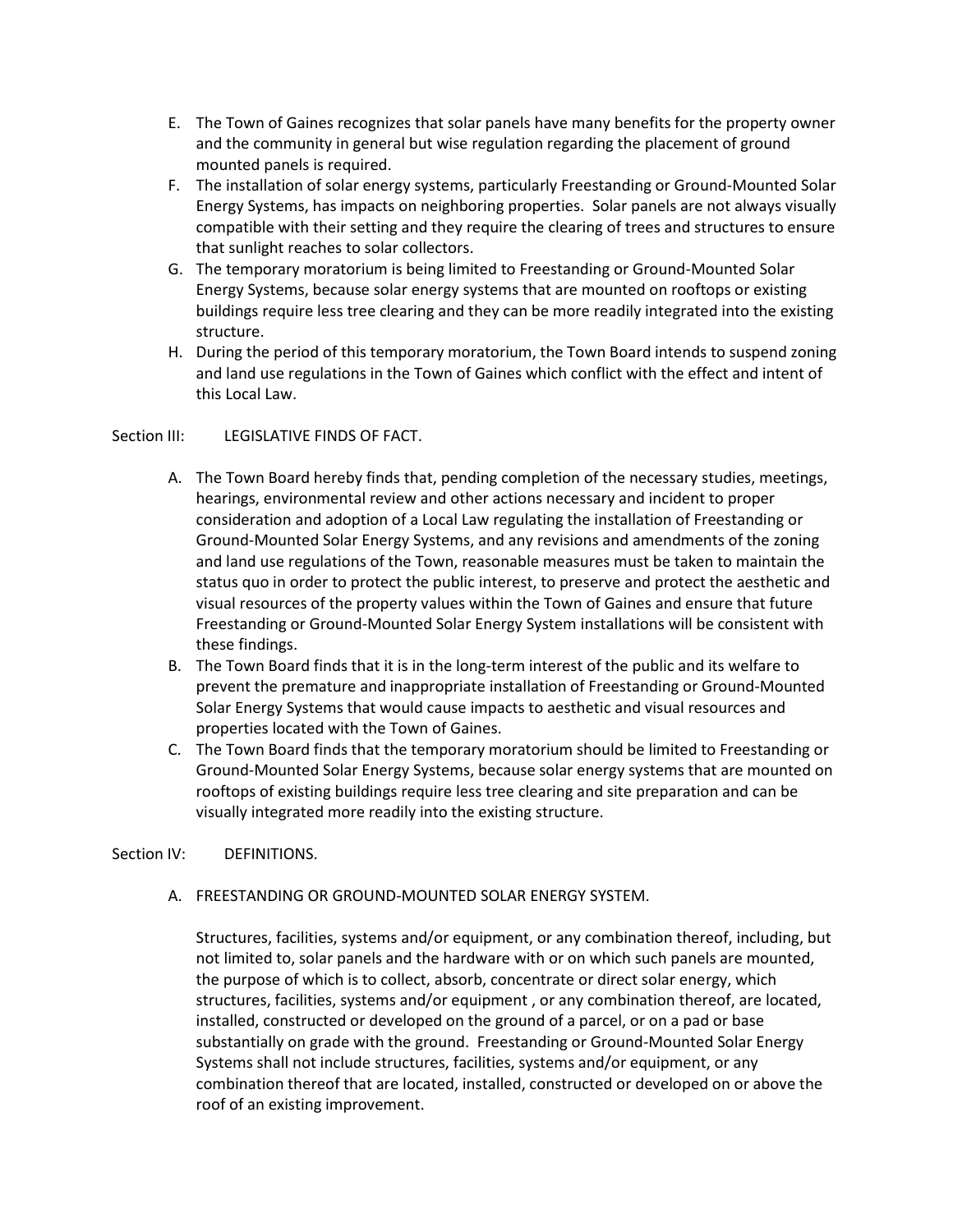#### Section V: SCOPE OF CONTROLS.

- A. During the effective period of this Local law, the Town Board, the Planning Board, the Zoning Board of Appeals, the Building Department and the Code Enforcement Officer shall not permit, accept, process, interpret, deliberate upon, decide or approve any application for the installation of Freestanding or Ground-Mounted Solar Energy Systems except as set forth in Section VII below.
- B. This moratorium shall apply to all currently pending and future applications for the installation of Freestanding or Ground-Mounted Solar Energy Systems.

#### Section VI: HARDSHIP.

- A. Should any owner of property affected by the Local Law suffer any unnecessary hardship in way of carrying out the strict letter of the Local Law, the owner of said property may apply to the Town Board of the Town of Gaines in writing for a waiver from strict compliance with Local Law upon submission of proof of such unnecessary hardship. For the purposes of the Local Law, unnecessary hardship shall not be the mere delay in being permitted to make an application or waiting for a decision on the application for a special permit, site plan, subdivision, variance or other permit during the period of the moratorium imposed by this Local Law.
- B. Procedure.
- 1. Upon submission of a written application to the Town Clerk by the property owner seeking a wavier from this Local Law, the Town Board shall, within thirty (30) days of receipt of said application, schedule a public hearing on said application upon five (5) days written notice in the official newspaper of the Town.
- 2. At the public hearing, the property owner and any other parties wishing to present evidence with regard to application shall have any opportunity to be heard, and the Town Board shall, within thirty (30) days of the close of the public hearing, render its decision granting or denying the application for variation form the strict requirements of this Local law.
- 3. If the Town Board determines that a property owner will suffer unnecessary hardship if this Local Law is strictly applied to a particular property, then the Town Board shall waive the application to this Local Law to the minimum extent necessary to provide the property owner relief from strict compliance with the Local Law.

### Section VII: PENALTIES FOR OFFENSES.

Any person, firm, entity or corporation that shall construct, erect, enlarge or alter any building or structure in violation of the provisions of this Local Law or shall otherwise violate any of the provisions of this Local Law shall be guilty of a violation and subject to a fine of not less than \$200.00 nor more than \$1,000.00. Each day that the violation continues shall be a separate offense.

### Section VIII: CONFLICTING LAWS SUPERSEDED.

All local laws, ordinances, or parts of local laws and ordinances of the Town of Gaines that are in conflict with the provisions of this Local Law are hereby suspended to the extent necessary to give this Local Law full force and effect during the effective period of the moratorium.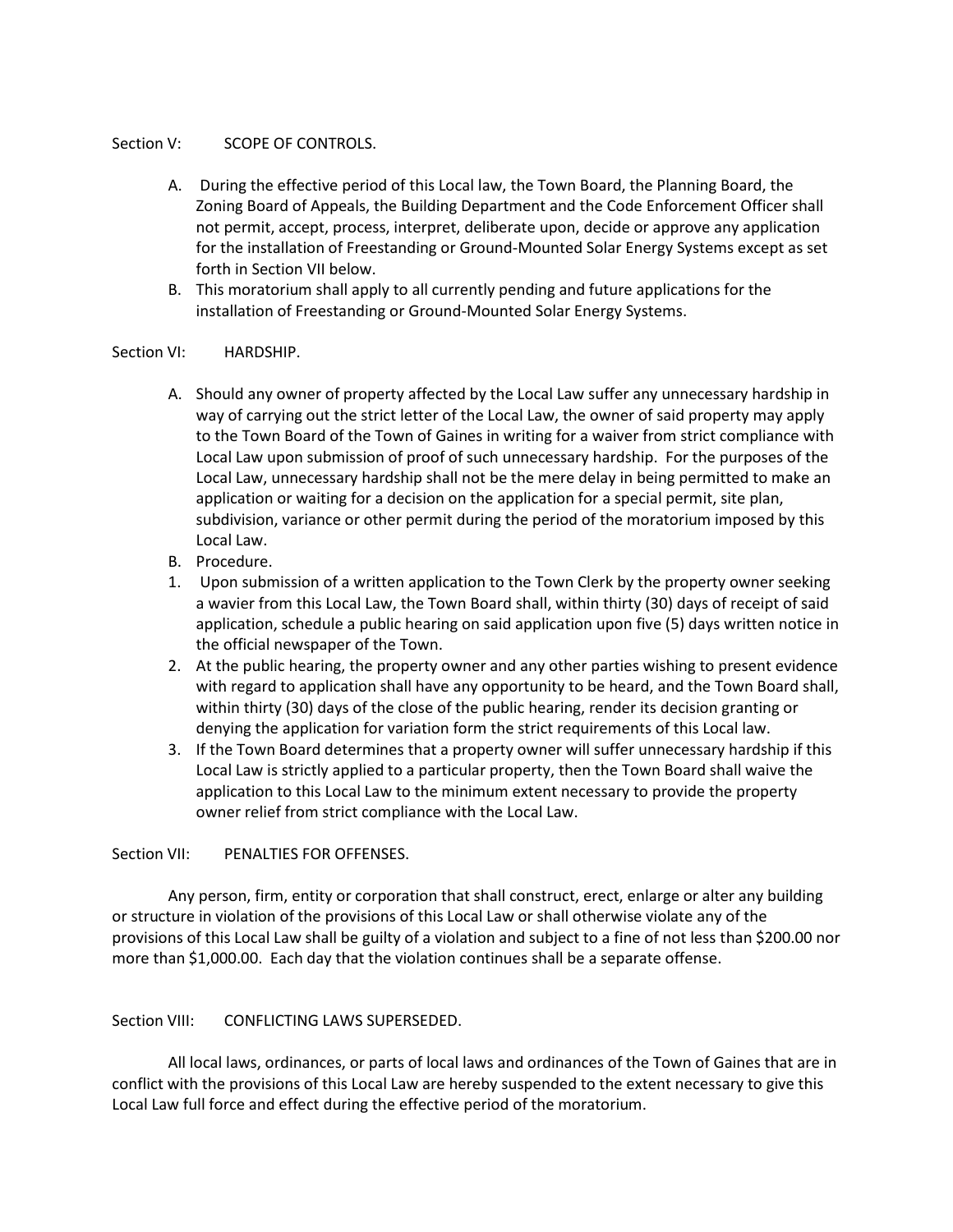#### Section IX: SUPERSESSION OF THE TOWN LAW.

This Local Law is adopted pursuant to Municipal Home Rule Law 10(1)(I) and 10 (1)(ii)(a)(14) and Statute of Local Governments 10(6) of the State of New York. It is the intent of the Town Board to supersede the following provisions of the New York State Town Law, Chapter 16 relating to time limits in connection with zoning and planning determinations:

- A. Town Law 267-a(5) (Time for ZBA to act on variance);
- B. Town Law 274-a(8) (Public Hearing on Site Plan);
- C. Town Law 274-a(10) (SEQRA requirements for Site Plan);
- D. Town Law 274-b(6) (Public Hearing on Special Permit); and
- E. Town Law 274-b(8) (SEQRA requirements for Special Permit).

#### Section X: STATE ENVIRONMENTAL QUALITY REVIEW ACT (SEQRA).

The Town Board has considered the provisions of Article 8 of the Environmental Conservation Law ("SEQRA") and the Regulations promulgated thereunder and determines that adoption of the Local Law is a Type II Action as defined therein; therefore, no further review under SEQRA is required.

#### Section XI: SEVERABILITY.

- A. If a court of competent jurisdiction finds any provision(s) of this law invalid, in whole or in part, the effect of such decision shall be limited to those provisions which are expressly stated in the decision to be invalid, and all other provisions of the law shall continue to be separately and fully effective.
- B. If a court of competent jurisdiction finds the application of any provision of this law to any building, other structure or tract of land to be invalid, in whole or in part, the effect of such decisions shall be limited to the person, property or situation involved in the controversy, and the application of any such provision to any other person, property or situation shall not be affected.
- C. The provisions of the Local Law are separate and if any provision, clause, sentence, subsection, work or part thereof is held illegal, invalid or unconstitutional or inapplicability, shall not affect or impair any of the remaining provisions, clauses, sentences, subsections, words or parts of this Local Law of their application to other persons or circumstances. It is hereby declared to be the legislative intent of the Town Board of the Town of Gaines that this Local Law would have been adopted if such illegal, invalid or unconstitutional provision, clause, sentence, subsection, word or part had not been included therein, and if such person or circumstance to which the Local Law or part thereof is held inapplicable had been specifically exempt therefrom.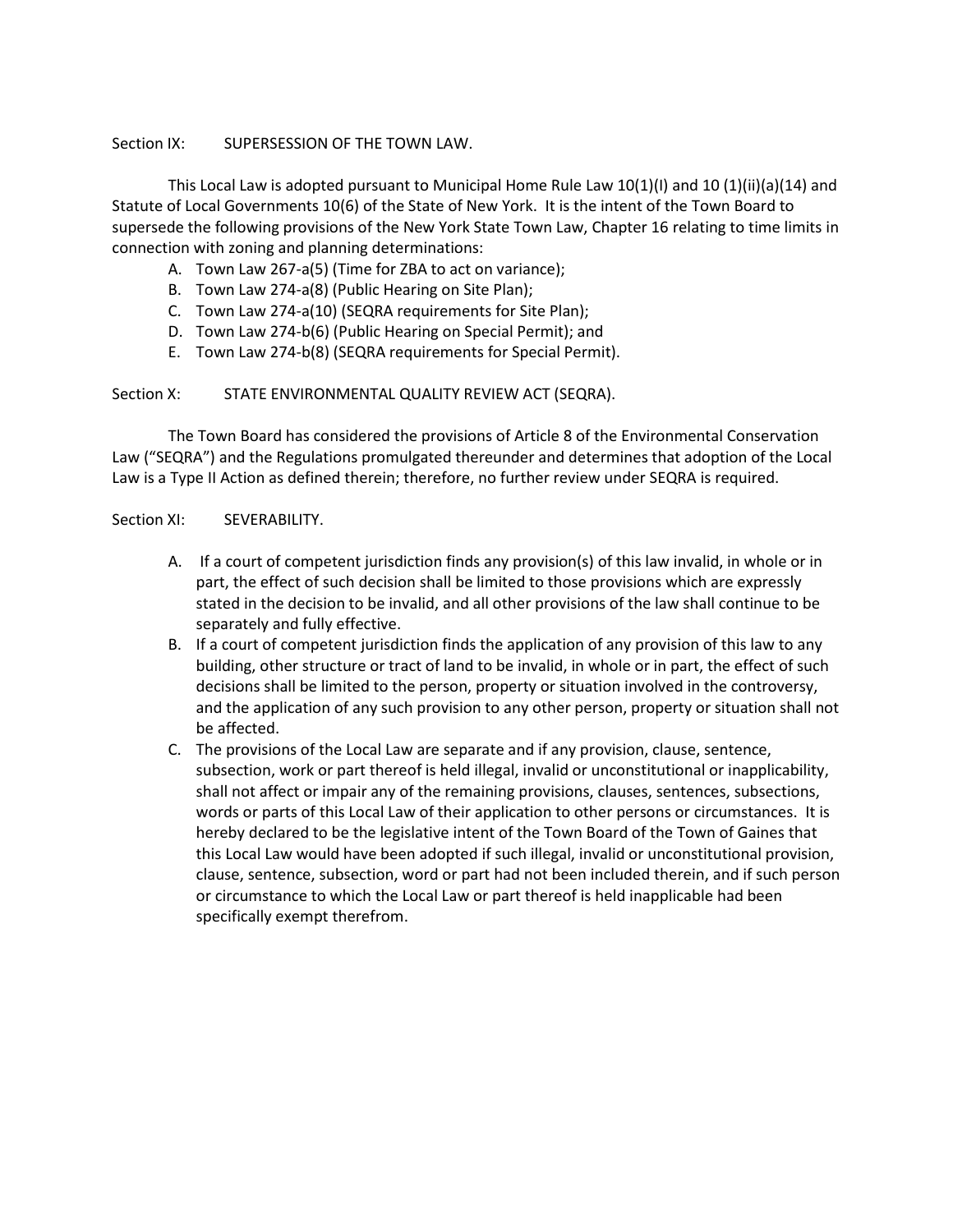Section XII: TERM.

This Local Law shall remain in force for a period of six (6) months from its effective date. This Local Law is subject to review and renewal by the Town Board of the Town of Gaines for two (2) additional three (3) month extensions by Town Board resolution.

Section XIII: EFFECTIVE DATE.

This Local Law shall take effect upon its adoption and filing with the Secretary of State.

Upon being put to a vote, the following voted "Aye" in favor of adoption:

Allport, Neilans, Kirby, Mannella and Rush

The following voted "No" in opposition thereto: None

The resolution was declared adopted.

Dated: May 9, 2022 Caines Town Board

#### **CERTIFICATION OF THE CLERK**

STATE OF NEW YORK: COUNTY OF ORLEANS: ss.: TOWN OF GAINES:

I, Susan M. Heard, Town Clerk of the Town of Gaines, County of Orleans, and State of New York, DO HEREBY CERTIFY that I have compared the foregoing resolution duly adopted by the Town Board of the Town of Gaines, on the 9<sup>th</sup> day of May, 2022, with the original now on file in the office of the Town Clerk, and the same is a correct and true copy of said resolution and of the whole thereof.

DATED: May 9, 2022 Town of Gaines

Susan M. Heard, Gaines Town Clerk

(seal)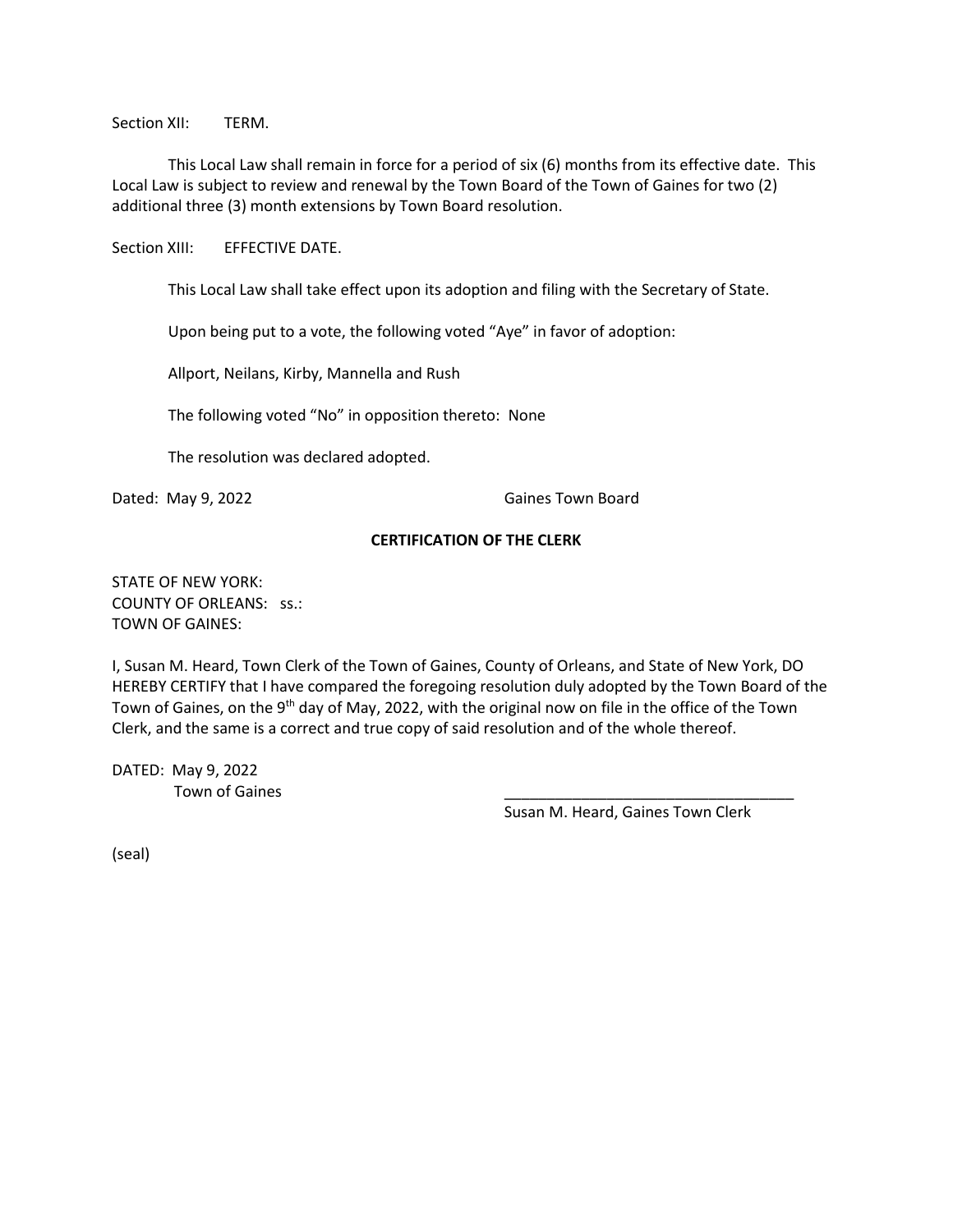### **RESOLUTION NO. 44 - 0522 APPROVAL OF MINUTES OF THE APRIL 11, 2022 REGULAR MEETING**

Moved by Councilperson Neilans and seconded by Councilperson Rush to approve the minutes of the April 11, 2022 meeting.

Ayes 5; Nays 0

## **RESOLUTION NO. 45 – 0522 PRESENTATION AND ACCEPTANCE OF THE TOWN CLERK'S REPORT**

- The Town Clerk reported the local shares paid to the Town Supervisor as \$2,288.45 (another big month for Building permits); NYS Ag & Markets was paid \$35.00 and State Health Dept. was paid \$22.50 for one Marriage License. Tax Collection is now over at the Town level, and just waiting for any final postmarked payments to arrive before turning the books over to the County.
- Moved by Councilperson Kirby and seconded by Councilperson Rush to accept the monthly report of the Town Clerk.

Ayes 4; Nays 0; Absent 1, Rush

#### **PRESENTATION AND ACCEPTANCE OF THE SUPERVISOR'S REPORT**

The Town Supervisor didn't receive the Bookkeeper's report in time to present to the Board. He will do a "catch up" next month.

### **RESOLUTION NO. 46 – 0522 HIGHWAY SUPERINTENDENT'S REPORT**

- The Town Highway Superintendent reported the total fuel usage as Diesel 126 gallons; Gas 164 gallons. He told the Board he has three bids for a new Pickup Truck; he gave each Board member the quotes. He would like to order the 2022 Chevy. Still looking at the Water reading system that would be covered by the American Rescue Plan money. Also mentioned they had a fire hydrant hit, and it has been repaired.
- Moved by Councilperson Kirby and seconded by Councilperson Rush to accept the Highway Superintendent report.

Ayes 5; Nays 0

## **RESOLUTION NO. 47 – 0522 AUTHORIZING HIGHWAY SUPERINTENDENT TO ORDER NEW PICK-UP TRUCK**

Moved by Councilperson Rush and seconded by Councilperson Mannella to authorize the Highway Superintendent to place an order for the Chevy Silverado Work Truck, from the 2023 State Bid pricing at a cost not to exceed \$50,000 from Joe Basil Chevrolet, Inc.

Ayes 5; Nays 0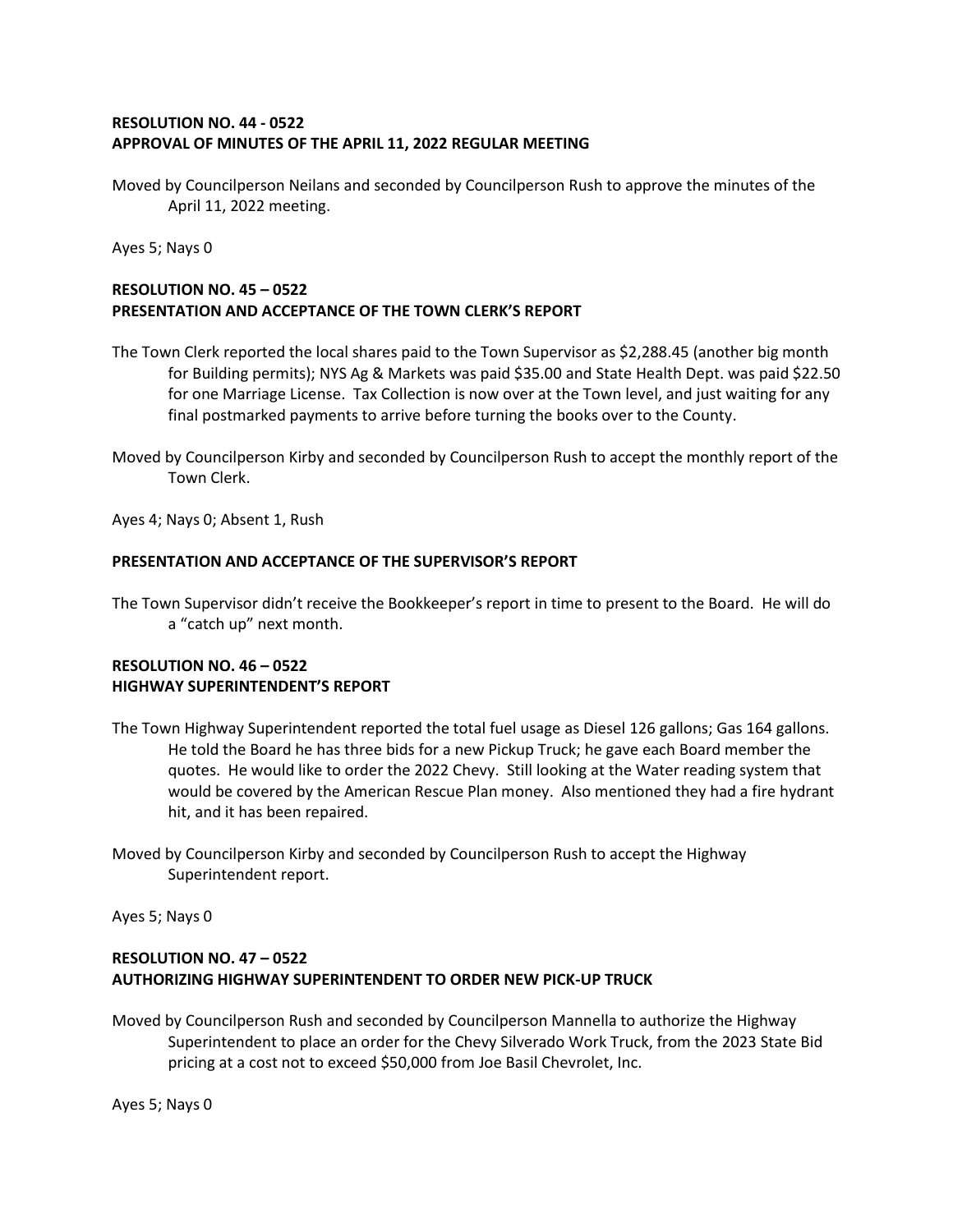# **RESOLUTION NO. 48 - 0522 APPROVAL OF ABSTRACTS**

Moved by Councilperson Neilans and seconded by Councilperson Mannella to approve the abstracts, as follows:

| General Fund | \$25,678.60 |
|--------------|-------------|
| Highway      | \$5,210.10  |
| Water        | \$70,939.83 |

Ayes 5; Nays 0

## **RESOLUTION NO. 49 – 0522 POSTPONEMENT OF REASSESSMENT ON REAL PROPERTY UNTIL 2023**

Moved by Councilperson Rush seconded by Councilperson Kirby to support the decision of the Town Assessor to postpone the reassessment of real properties until the 2023 Assessment Roll.

Discussion: The Supervisor explained the problem the Assessors around the County and State were having with the housing market and trying to get the 100% revaluation with the housing sales off the charts. Many across the County were also postponing. This resolution approves this postponement.

Ayes 5; Nays 0

## **RESOLUTION NO. 50 – 0522 AUTHORIZING TOWN CLERK TO ADVERTISE FOR SEAT ON THE ZONING BOARD OF APPEALS**

Moved by Councilperson Neilans and seconded the Councilperson Kirby to authorize the Town Clerk to place an advertisement for filling the vacant seat on the Zoning Board of Appeals.

Ayes 5; Nays 0

## **RESOLUTION NO. 51 – 0522 ACCEPTING THE DECOMMISSIONING PLAN AND DECOMMISSIONING BOND VALUE**

- Moved by Councilperson Mannella and seconded by Councilperson Neilans to accept the Decommissioning Plan and Decommissioning Bond Value for the DG New York CS, LLC Community Solar Project for the Uderitz Solar Project in the amount of \$944,328.
- Discussion: MRB Group (Town Engineer) signed off on the amount; Doug Heath, Town Attorney also agreed with the Plan and Bond Value.

Ayes 5; Nays 0